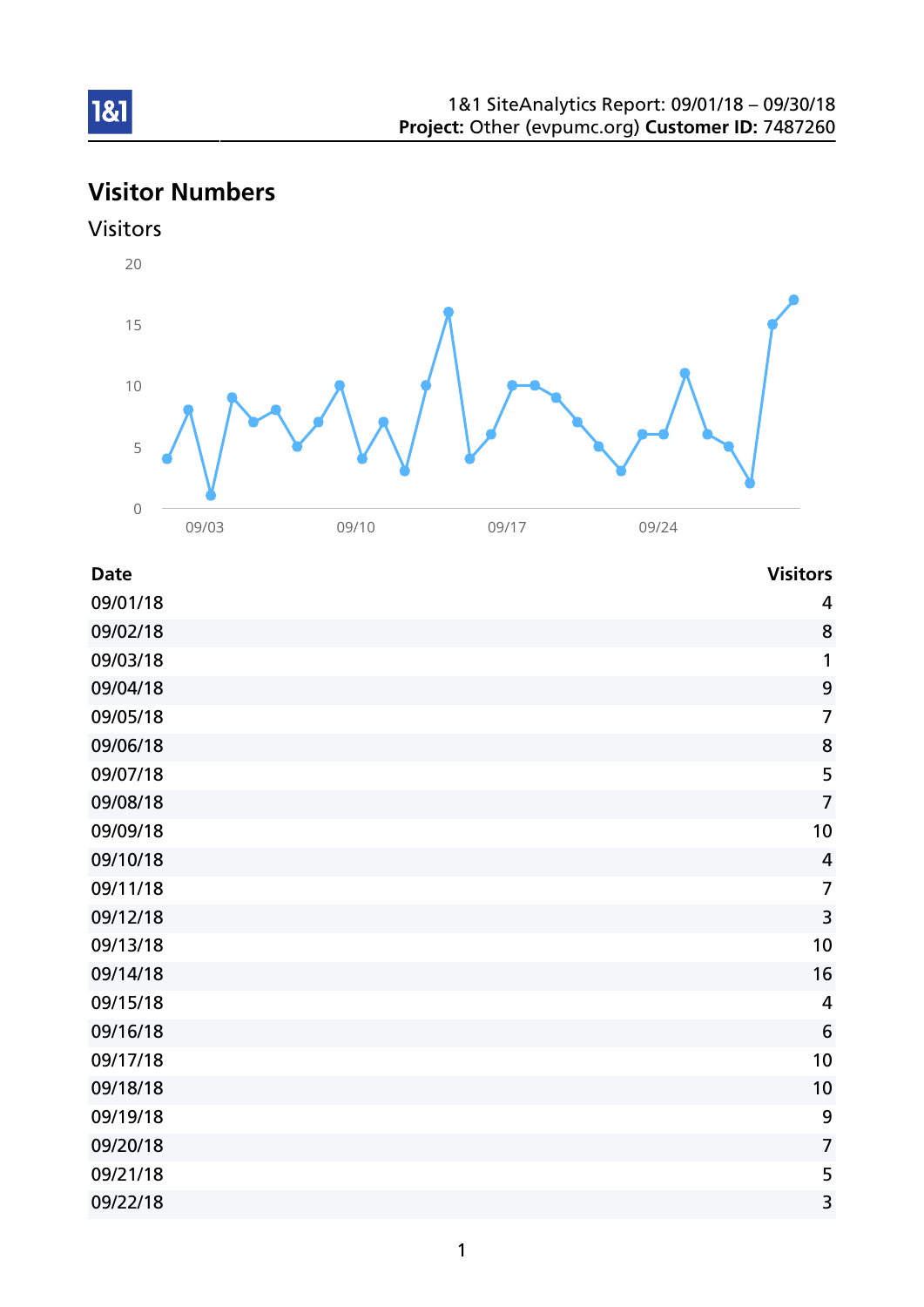| 1&1 SiteAnalytics Report: 09/01/18 - 09/30/18    |
|--------------------------------------------------|
| Project: Other (evpumc.org) Customer ID: 7487260 |

| <b>Date</b>  | <b>Visitors</b> |
|--------------|-----------------|
| 09/23/18     | 6               |
| 09/24/18     | $6\phantom{1}6$ |
| 09/25/18     | 11              |
| 09/26/18     | $6\phantom{1}6$ |
| 09/27/18     | 5               |
| 09/28/18     | $\overline{2}$  |
| 09/29/18     | 15              |
| 09/30/18     | 17              |
| <b>Total</b> | 221             |

## Sessions



| <b>Date</b> | <b>Sessions</b> |
|-------------|-----------------|
| 09/01/18    | 4               |
| 09/02/18    | 8               |
| 09/03/18    | 1               |
| 09/04/18    | 9               |
| 09/05/18    | 11              |
| 09/06/18    | 8               |
| 09/07/18    | 5               |
| 09/08/18    | $\overline{7}$  |
| 09/09/18    | 10              |
| 09/10/18    | $\overline{4}$  |
| 09/11/18    | 7               |
| 09/12/18    | 3               |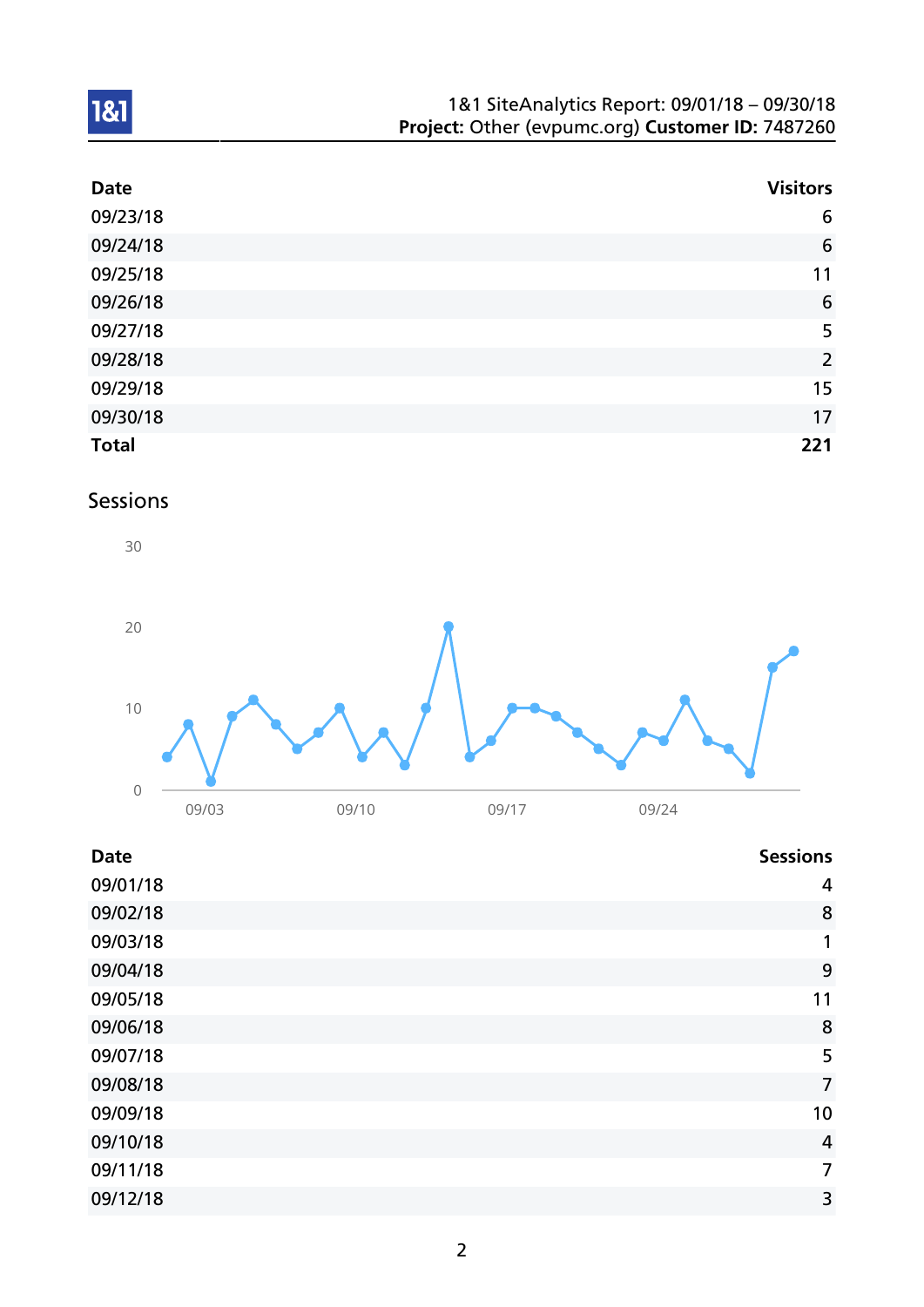#### 1&1 SiteAnalytics Report: 09/01/18 – 09/30/18 Project: Other (evpumc.org) Customer ID: 7487260

| <b>Date</b>  | <b>Sessions</b> |
|--------------|-----------------|
| 09/13/18     | 10              |
| 09/14/18     | 20              |
| 09/15/18     | 4               |
| 09/16/18     | $6\phantom{1}6$ |
| 09/17/18     | 10              |
| 09/18/18     | 10              |
| 09/19/18     | 9               |
| 09/20/18     | $\overline{7}$  |
| 09/21/18     | 5               |
| 09/22/18     | $\overline{3}$  |
| 09/23/18     | $\overline{7}$  |
| 09/24/18     | 6               |
| 09/25/18     | 11              |
| 09/26/18     | 6               |
| 09/27/18     | 5               |
| 09/28/18     | $\overline{2}$  |
| 09/29/18     | 15              |
| 09/30/18     | 17              |
| <b>Total</b> | 230             |

## Search Engine Robots



| <b>Search Engine Robots</b> | <b>Sessions</b> | Percentage |
|-----------------------------|-----------------|------------|
| bingbot/2.0                 | 216             | 32.10%     |
| YandexBot/3.0               | 66              | $9.81\%$   |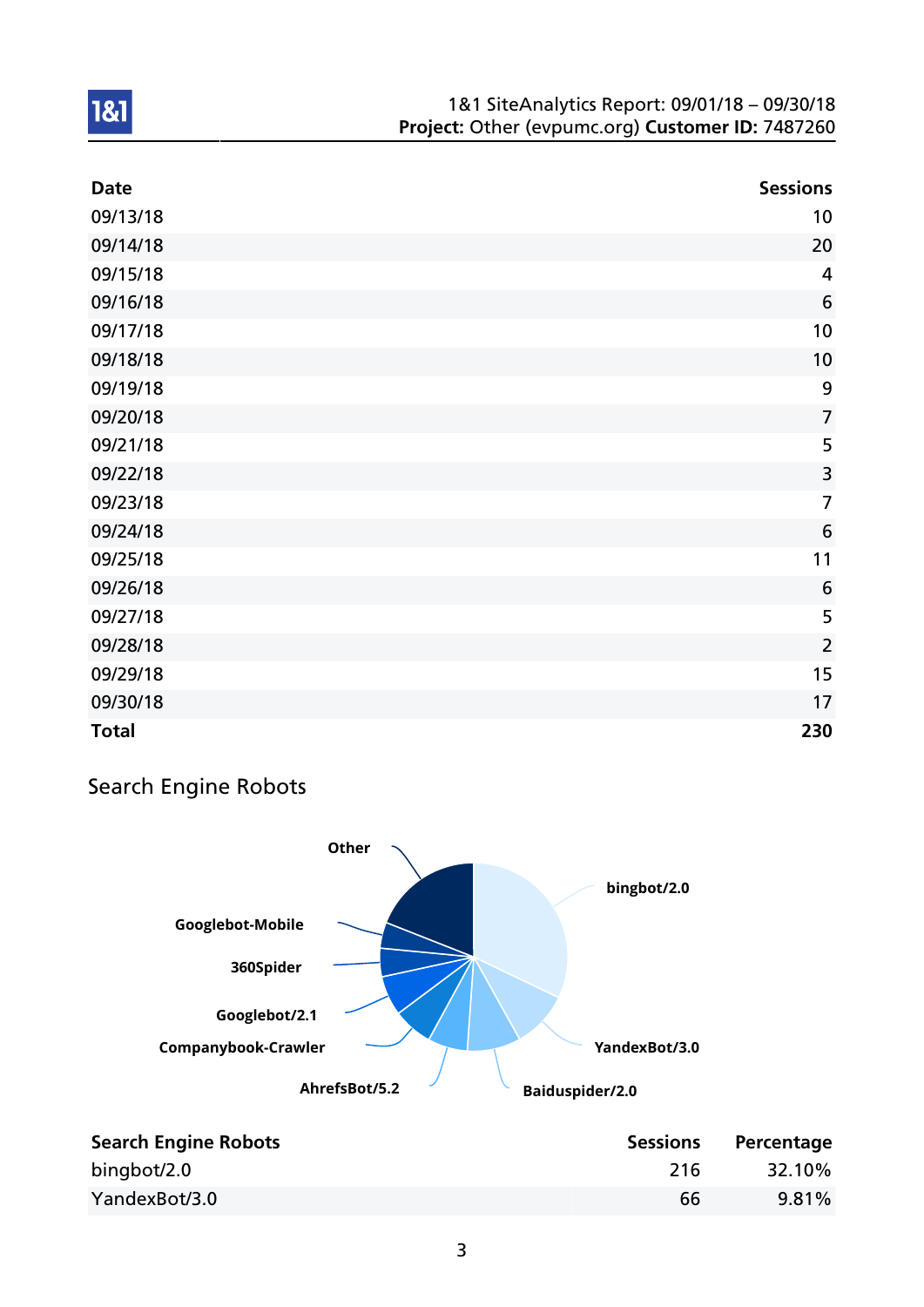#### 1&1 SiteAnalytics Report: 09/01/18 – 09/30/18 Project: Other (evpumc.org) Customer ID: 7487260

| <b>Search Engine Robots</b> | <b>Sessions</b> | Percentage |
|-----------------------------|-----------------|------------|
| Baiduspider/2.0             | 62              | 9.21%      |
| AhrefsBot/5.2               | 46              | 6.84%      |
| Companybook-Crawler         | 46              | 6.84%      |
| Googlebot/2.1               | 46              | 6.84%      |
| 360Spider                   | 33              | 4.90%      |
| Googlebot-Mobile            | 30              | 4.46%      |
| Sogou web spider/4.0        | 25              | 3.71%      |
| Crawler4j                   | 23              | 3.42%      |
| DotBot/1.1                  | 21              | 3.12%      |
| MJ12bot/v1.4.8              | 20              | 2.97%      |
| Applebot/0.1                | 11              | 1.63%      |
| SeznamBot/3.2               | 6               | 0.89%      |
| WikiDo/1.1                  | 6               | 0.89%      |
| Mail.RU_Bot/2.0             | 3               | 0.45%      |
| ips-agent                   | 3               | 0.45%      |
| CATExplorador/1.0beta       | $\overline{2}$  | 0.30%      |
| Mail.RU_Bot/Robots/2.0      | $\overline{2}$  | 0.30%      |
| SemrushBot/2~bl             | $\overline{2}$  | 0.30%      |
| DuckDuckGo-Favicons-Bot/1.0 | 1               | 0.15%      |
| FacebookExternalHit/1.1     | 1               | 0.15%      |
| Yahoo! Slurp                | 1               | 0.15%      |
| ZumBot/1.0                  | 1               | 0.15%      |
| <b>Total</b>                | 673             | 100.00%    |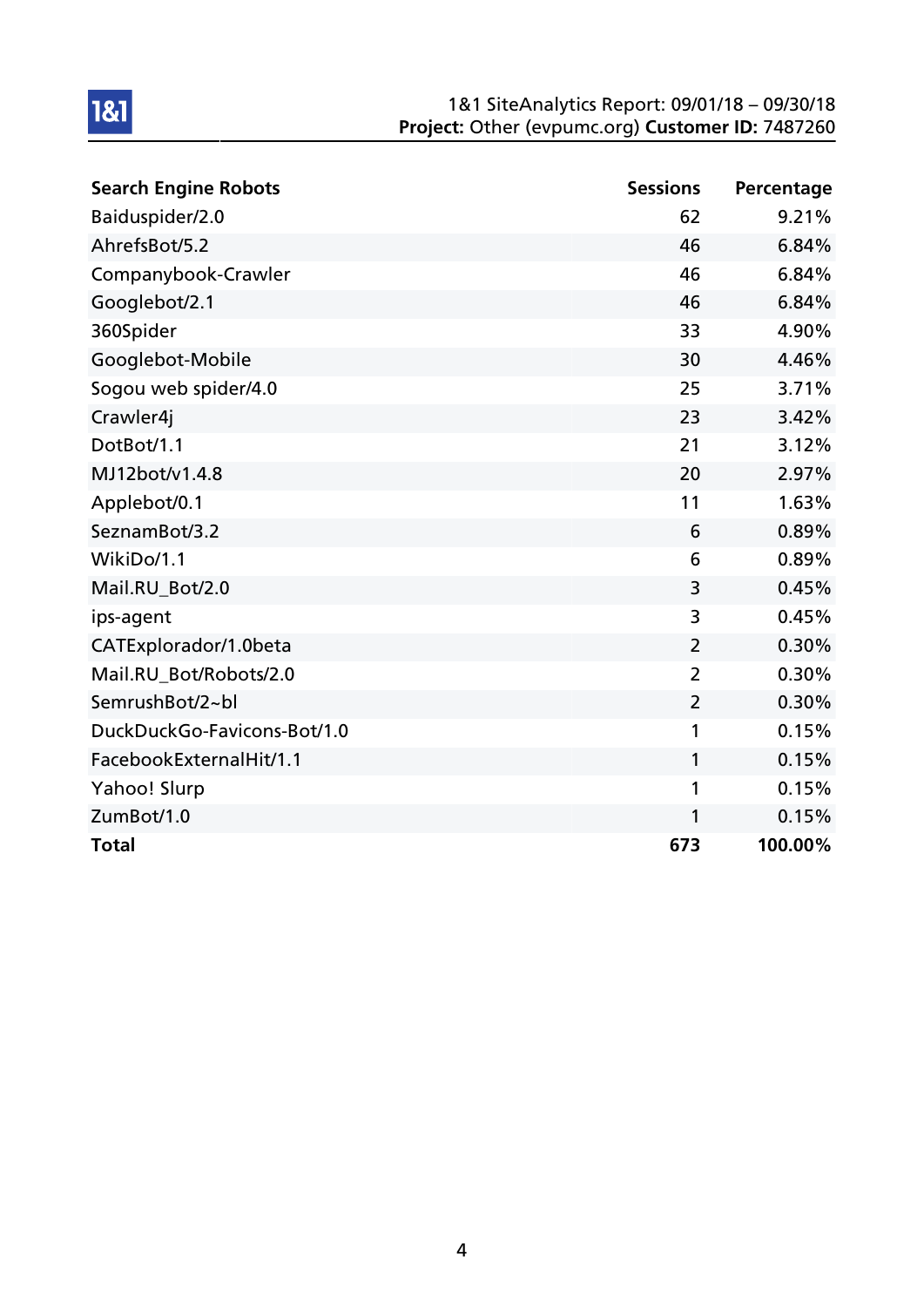# Page Analysis Most Frequently Visited Pages



| <b>Pages</b>             | <b>Sessions</b> | Percentage |
|--------------------------|-----------------|------------|
| /Default.htm             | 251             | 49.90%     |
| /Elim.htm                | 33              | 6.56%      |
| /Sermons.htm             | 29              | 5.77%      |
| /Announce.htm            | 23              | 4.57%      |
| /web_links.htm           | 19              | 3.78%      |
| /NewsLetterIdx.htm       | 18              | 3.58%      |
| <b>Morship.htm</b>       | 18              | 3.58%      |
| /Believe.htm             | 17              | 3.38%      |
| /M-Statement.htm         | 17              | 3.38%      |
| /Stats.htm               | 17              | 3.38%      |
| /Calendar.htm            | 16              | 3.18%      |
| /St_Johns.htm            | 15              | 2.98%      |
| /CalendarOld.htm         | 5               | 0.99%      |
| /Elim_M-Statement.htm    | $\overline{4}$  | 0.80%      |
| /missions.htm            | 4               | 0.80%      |
| /Elim-HISTORY.htm        | 3               | 0.60%      |
| /StJohns_M-Statement.htm | $\overline{2}$  | 0.40%      |
| /St_Johns-HISTORY.htm    | $\overline{2}$  | 0.40%      |
| /valley_views0813.htm    | $\overline{2}$  | 0.40%      |
| /valley_views0913.htm    | $\overline{2}$  | 0.40%      |
| /valley_views1013.htm    | $\overline{2}$  | 0.40%      |
| /valley_views1113.htm    | 2               | 0.40%      |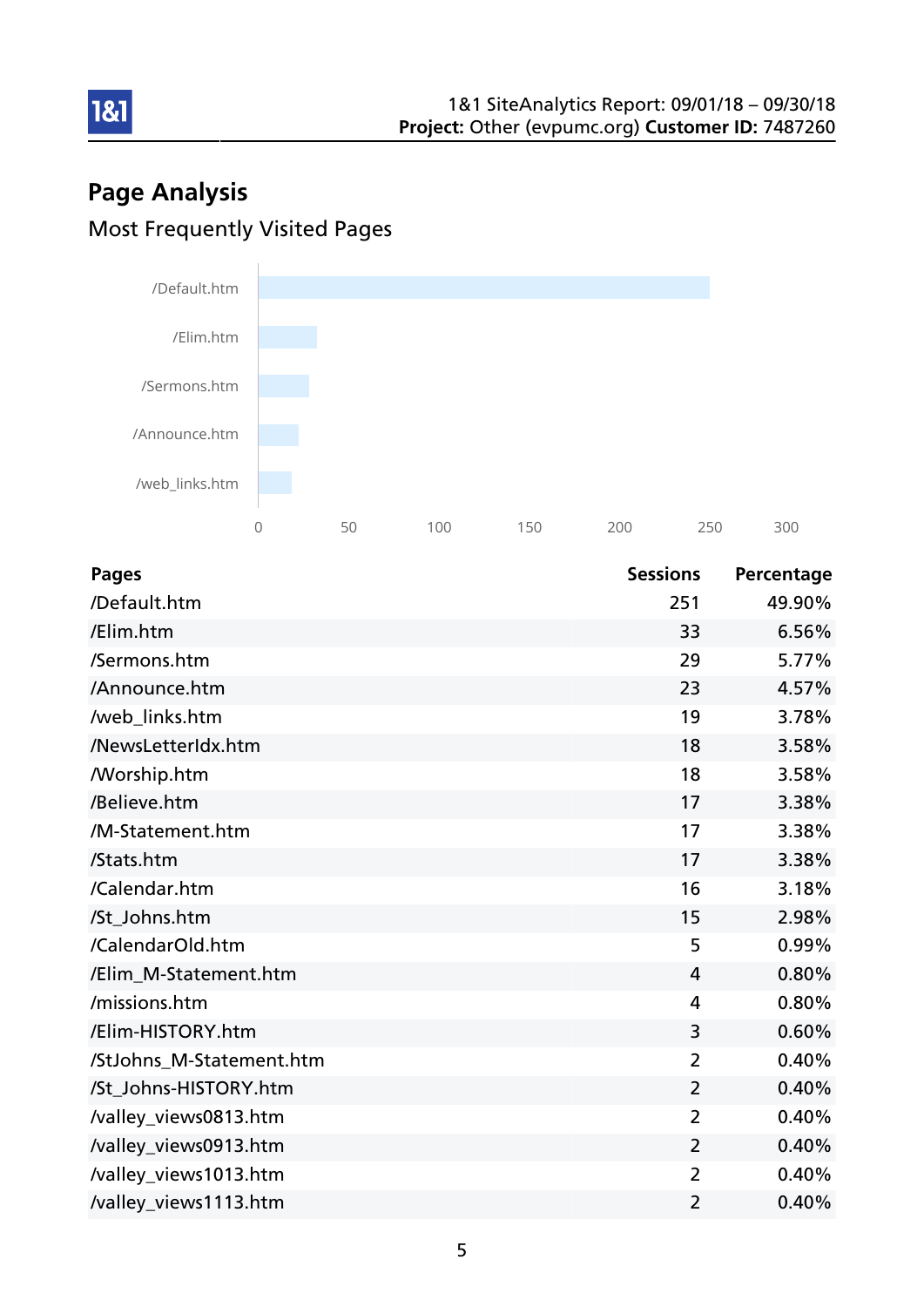| Pages          | <b>Sessions</b> | Percentage |
|----------------|-----------------|------------|
| /Ann062214.htm |                 | $0.20\%$   |
| /Bulletins.htm |                 | $0.20\%$   |
| <b>Total</b>   | 503             | 100.00%    |

## Keywords

1&1

No data is available for this report during the current time period.

## Referring Pages



| <b>Pages</b>                              | <b>Sessions</b> |
|-------------------------------------------|-----------------|
| https://www.google.com/                   | 10              |
| https://xxxtubex.info                     | 4               |
| www.bing.com                              | 4               |
| www.yahoo.com                             | 4               |
| evpumc.org                                | 3               |
| http://burger-imperia.com/                | 2               |
| http://www.baidu.com/s                    | 2               |
| http://www.susumc.org/index.php/lewisburg | $\overline{2}$  |
| http://www.google.co.uk/url               |                 |
| http://www.google.com/                    |                 |
| http://www.google.com/url                 |                 |
| https://duckduckgo.com/                   |                 |
| https://www.google.co.za/                 |                 |
| https://www.htmlyse.com/                  |                 |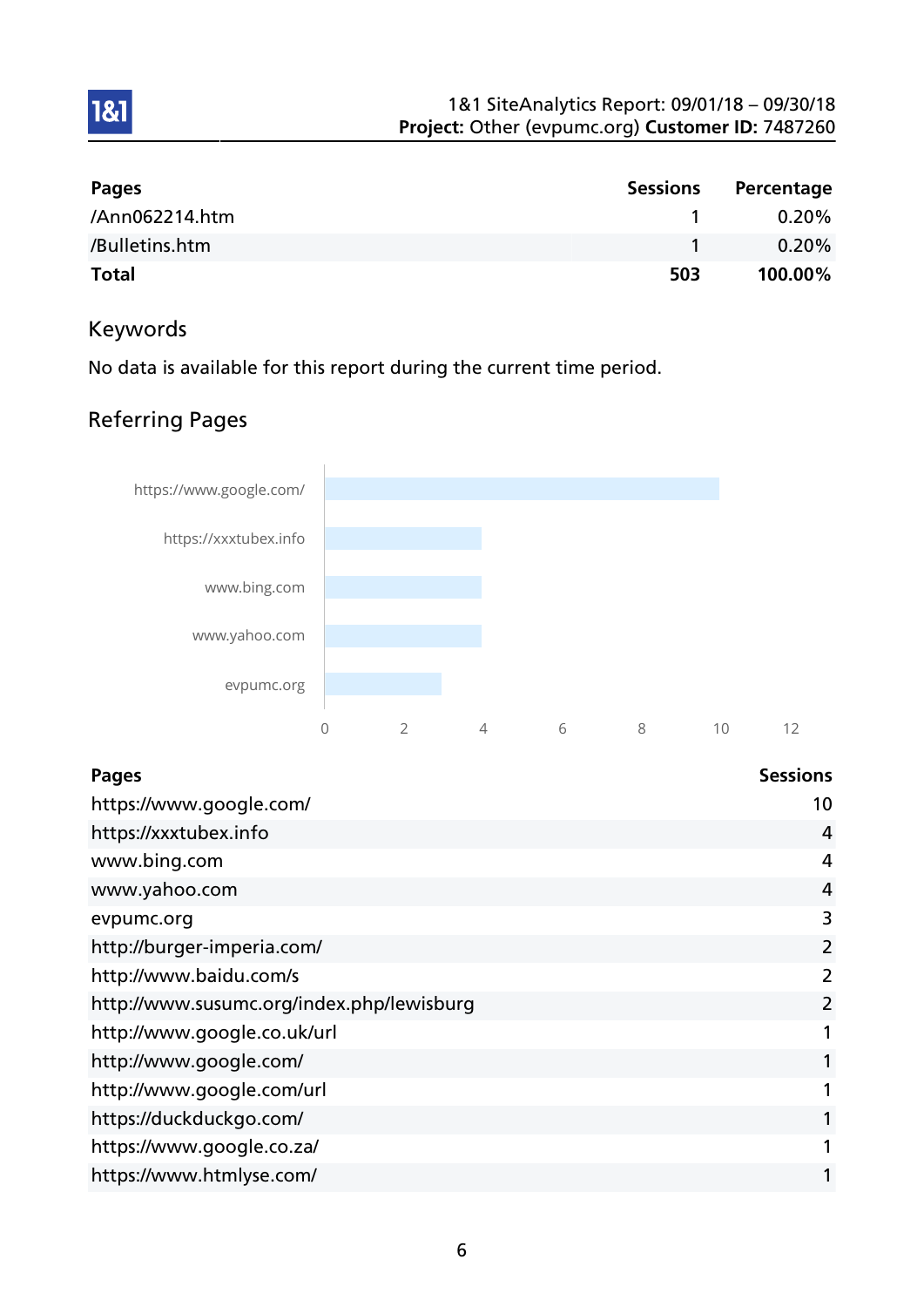

1&1

www.google.com and the state of the state of the state of the state of the state of the state of the state of the state of the state of the state of the state of the state of the state of the state of the state of the stat

Pages and the contract of the contract of the contract of the contract of the contract of the contract of the contract of the contract of the contract of the contract of the contract of the contract of the contract of the

Browsers & Systems

Browsers



| <b>Browsers</b>         | <b>Sessions</b> | Percentage |
|-------------------------|-----------------|------------|
| Chrome                  | 90              | 39.13%     |
| Firefox                 | 43              | 18.70%     |
| <b>Chrome Mobile</b>    | 12              | 5.22%      |
| IE                      | 12              | 5.22%      |
| Safari                  | 8               | 3.48%      |
| Microsoft Edge          | $\overline{7}$  | 3.04%      |
| Python-urllib           | 6               | 2.61%      |
| Android browser         | 5               | 2.17%      |
| Opera                   | 4               | 1.74%      |
| Safari mobile           | 3               | 1.30%      |
| Java                    | $\overline{2}$  | 0.87%      |
| Python-requests         | $\overline{2}$  | 0.87%      |
| Apache-HttpClient       | 1               | 0.43%      |
| Second Life viewer      | 1               | 0.43%      |
| Could not be identified | 34              | 14.78%     |
| <b>Total</b>            | 230             | 100.00%    |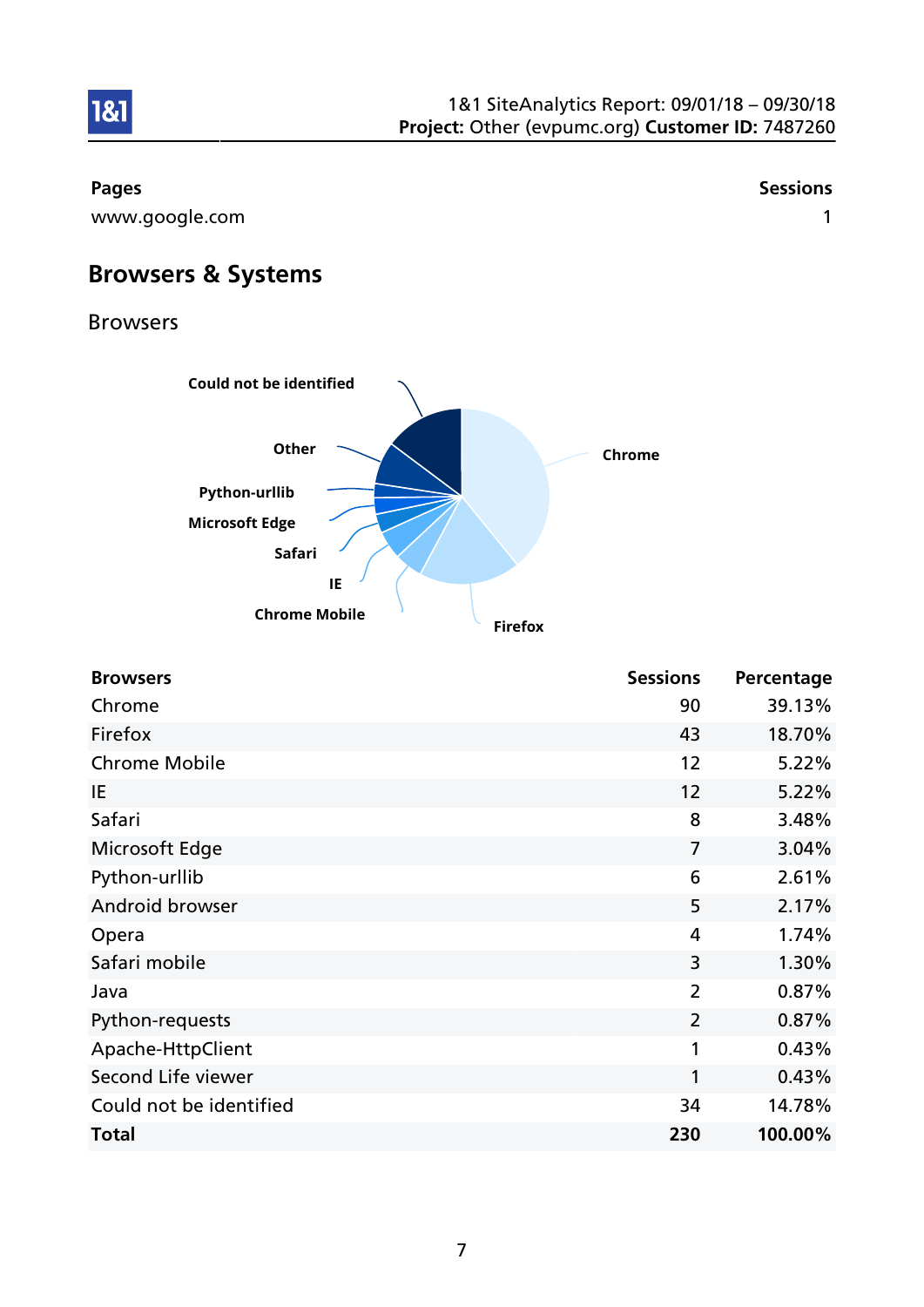

## Operating Systems



| <b>Operating Systems</b> | <b>Sessions</b> | Percentage |
|--------------------------|-----------------|------------|
| <b>Windows</b>           | 98              | 42.61%     |
| Linux                    | 28              | 12.17%     |
| macOS                    | 22              | 9.57%      |
| OS X                     | 18              | 7.83%      |
| Android                  | 16              | 6.96%      |
| iOS                      | 4               | 1.74%      |
| <b>JVM</b>               | 3               | 1.30%      |
| <b>Solaris</b>           | 1               | 0.43%      |
| Could not be identified  | 40              | 17.39%     |
| <b>Total</b>             | 230             | 100.00%    |

## Visitor Locations

| Countries            |                 |            |
|----------------------|-----------------|------------|
| <b>Countries</b>     | <b>Sessions</b> | Percentage |
| <b>United States</b> | 134             | 58.26%     |
| France               | 12              | 5.22%      |
| India                | 12              | 5.22%      |
| Romania              | 12              | 5.22%      |
| <b>Netherlands</b>   | 11              | 4.78%      |
| China                | 7               | 3.04%      |
| Ukraine              | 5               | 2.17%      |
| Canada               | 4               | 1.74%      |
| Germany              | 4               | 1.74%      |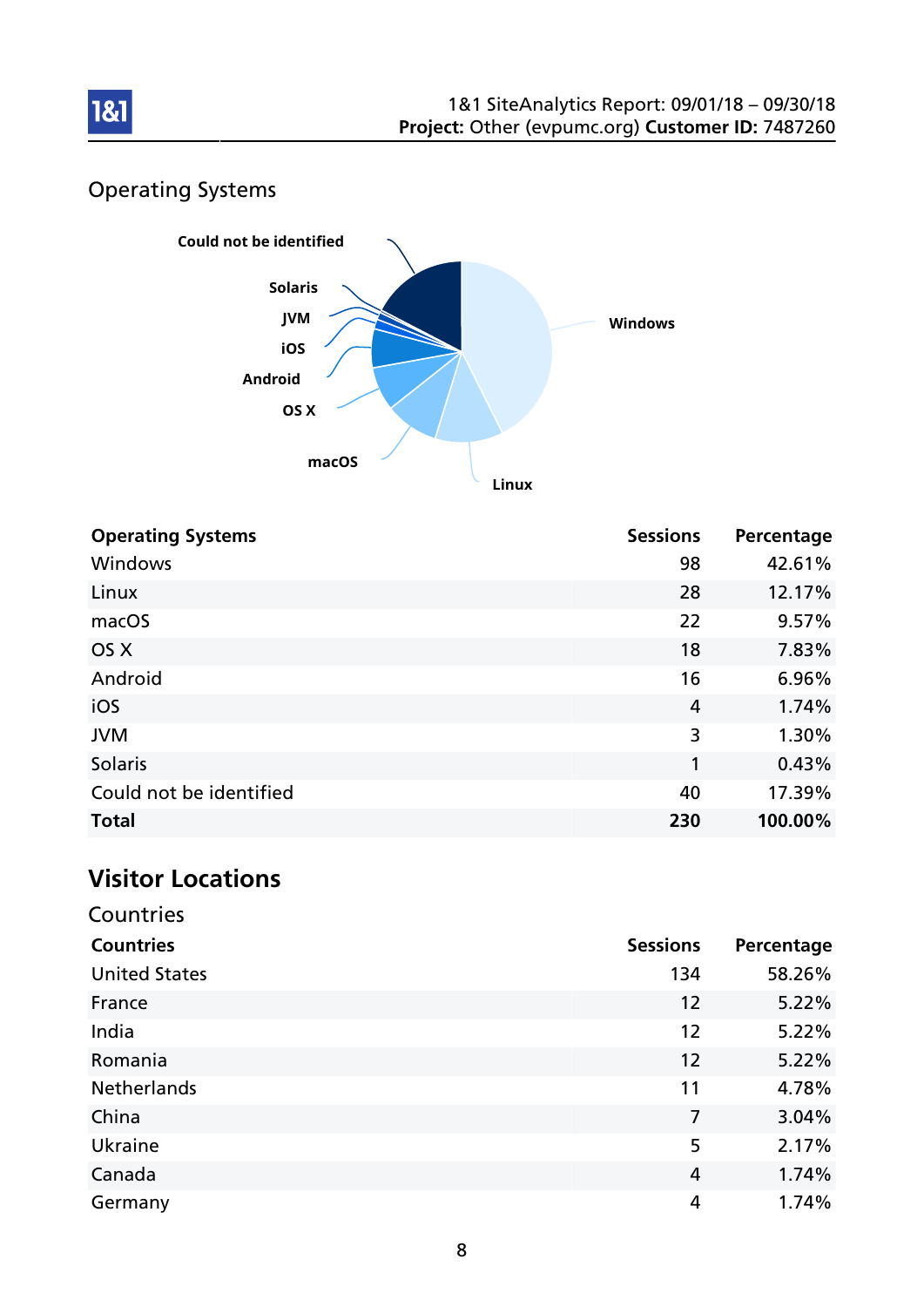#### 1&1 SiteAnalytics Report: 09/01/18 – 09/30/18 Project: Other (evpumc.org) Customer ID: 7487260

| <b>Countries</b>        | <b>Sessions</b> | Percentage |
|-------------------------|-----------------|------------|
| <b>United Kingdom</b>   | 4               | 1.74%      |
| Ireland                 | 4               | 1.74%      |
| Spain                   | $\overline{2}$  | 0.87%      |
| <b>Hong Kong</b>        | $\overline{2}$  | 0.87%      |
| Russia                  | $\overline{2}$  | 0.87%      |
| Argentina               | 1               | 0.43%      |
| Belgium                 | 1               | 0.43%      |
| <b>Brazil</b>           | 1               | 0.43%      |
| Egypt                   | 1               | 0.43%      |
| Indonesia               | 1               | 0.43%      |
| Israel                  | 1               | 0.43%      |
| Kenya                   | 1               | 0.43%      |
| Moldova                 | 1               | 0.43%      |
| Pakistan                | 1               | 0.43%      |
| Turkey                  | 1               | 0.43%      |
| Vietnam                 | 1               | 0.43%      |
| South Africa            | 1               | 0.43%      |
| Could not be identified | 3               | 1.30%      |
| <b>Total</b>            | 230             | 100.00%    |

## **Continents**

| <b>Continents</b>       | <b>Sessions</b> | Percentage |
|-------------------------|-----------------|------------|
| <b>North America</b>    | 138             | 60.00%     |
| Europe                  | 59              | 25.65%     |
| Asia                    | 26              | 11.30%     |
| Africa                  | 3               | 1.30%      |
| South America           | 2               | 0.87%      |
| Could not be identified | 2               | 0.87%      |
| <b>Total</b>            | 230             | 100.00%    |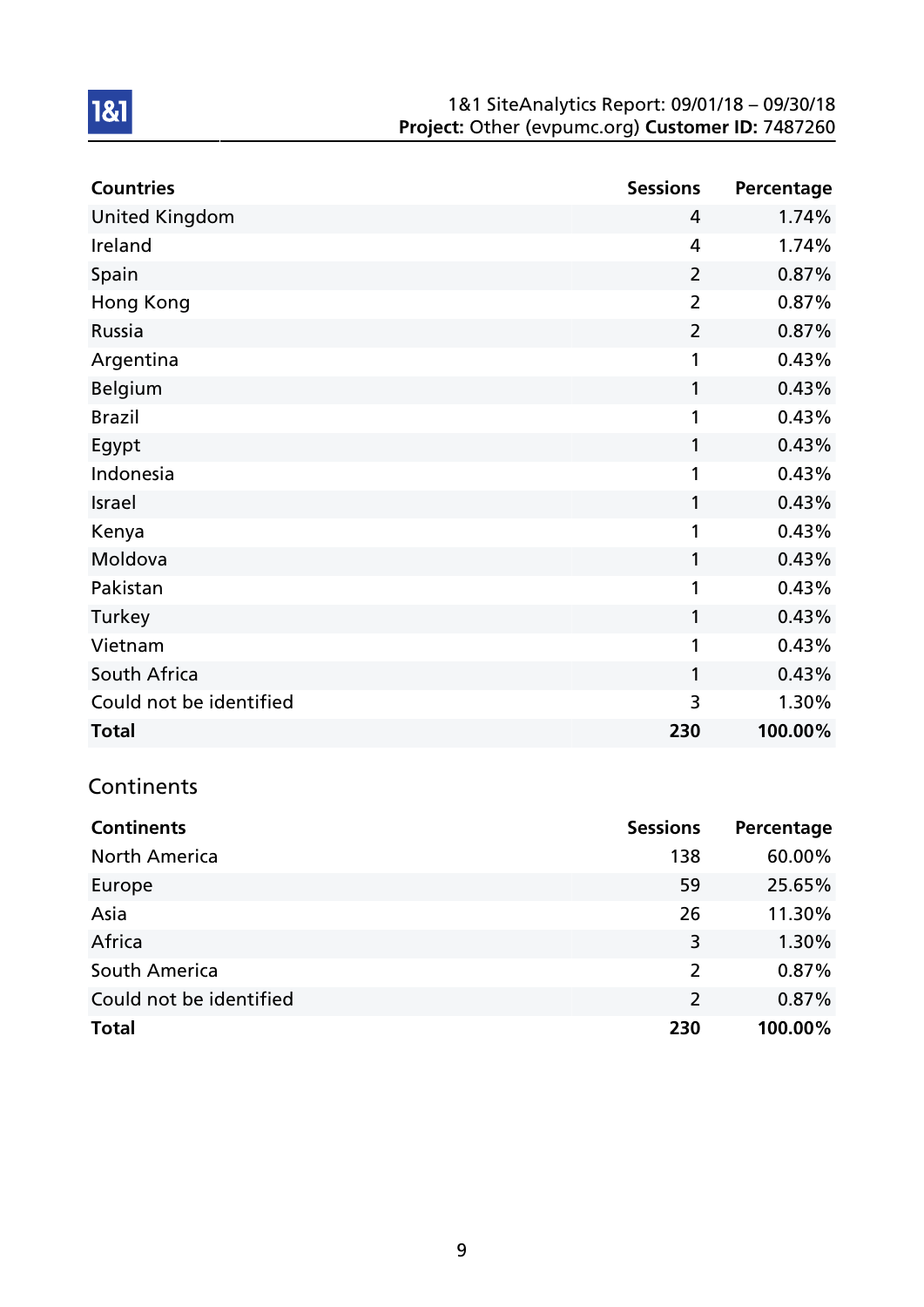

## Information about the evaluations

## Visitors

This evaluation shows how many visitors accessed your website. Visitors are uniquely identified on the basis of the IP address and the browser ID. If a visitor goes to your website more than once a day, only one visitor is counted.

## Sessions

This evaluation shows the number of sessions. A session starts when a visitor accesses your website and ends when he or she leaves it. A session ends automatically after 30 minutes without activity. If a visitor goes to your website more than once a day, multiple sessions are counted.

## Search Engine Robots

This evaluation shows which search engine robots have accessed the pages of your website. Search engine robots automatically search the content of websites in order to keep search engine entries up to date.

## Most Frequently Visited Pages

This evaluation shows which pages of your website were visited most often.

#### Keywords

This evaluations shows the keywords with which your website was most commonly found in search engines.

#### Referring Pages

This evaluation shows the websites from which visitors were transferred to your website.

#### Browsers

This evaluation shows which browsers visitors used to access your website. This way, you know which browsers to optimize your website for, for example.

## Operating Systems

This evaluation shows which operating systems visitors used to access your website. This way, you know which operating systems are most popular with your visitors, for example, and you can optimize your website for these operating systems.